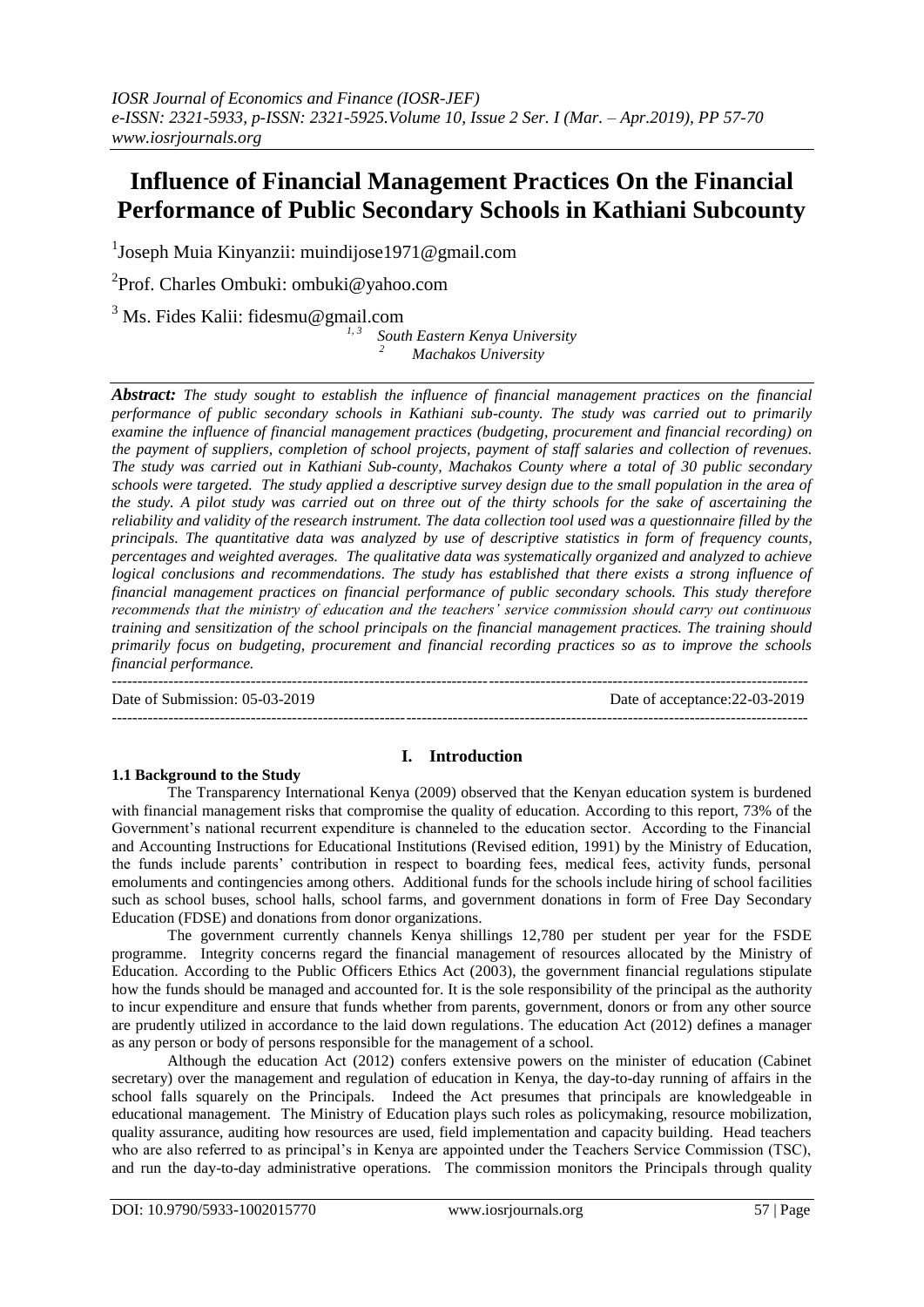assurance officers who conduct regular inspections in schools and reports to the Ministry through the established reporting process and avenues.

In the Kenyan context, a number of researches on Principals training on financial management needs have been conducted and various recommendations have been made for example Okumbe (1999) recommended that for the purposes of effectiveness of school teachers, school managers and curriculum implementers, an effective in-service training be provided to them. This recommendation was made with the understanding that the appointment of Principals has generally been done on the basis of teachers' experience in the work place at the expense of considering whether they have undergone training to prepare them for their new roles before assuming office. Mutai (2003) underscored the need for effective school management and reported that promotion of teachers to a position of responsibility should be pegged on having undergone a pre-service training in his/her new roles. Ogembo (2005) observed that appointment of principals is done on the assumption that the pre-service professional training that they underwent to prepare them for teaching, coupled with the experience that they get as practicing teachers are enough to enable them discharge their roles effectively. It is assumed that when the newly appointed heads assume office they will learn on the job and that they will attend in-service training to equip them with emerging managerial challenges.

Financial management is a key responsibility of every principal. Without effective financial management, organizations such as schools may find it difficult, if not impossible to achieve their goals. Financial Management in education is a process of relating resources to objectives required in organization, which explicitly exist to provide education (Paisley, 1992). This is to ensure that the desired goals or outcomes are achieved. Therefore, financial management means seeing to it that the school has the funds it requires to meet its goals and that such fund are used for the purposes for which they were meant.

It is the responsibility of the school managers/principals to ensure that schools have operational budgets. Once school funds have been budgeted and funds have been allocated to specific expenditures, it is important that a proper accounting system be implemented. The ultimate accountability for the effective management of school finance lies with the office of the manager (Lewy, 1991). As an education manager, the principal should allocate funds to various activities in accordance with the budget, authorize the disbursement of school funds, administer school funds both lawfully and morally, determine a school budget in consultation with other stakeholders such as heads of department, senior teachers and the board of governors and ensure that the school has the funds it needs and that those funds are used effectively and efficiently.

## **1.1.2 Kathiani Sub County**

Kathiani is one of the eight sub-counties that make up the extensive Machakos County. There are currently thirty registered public secondary schools in the sub county. In January 2015, as schools opened for first term, a total of 43 (forty-three) principals were reshuffled with a few being demoted (TSC December 2014/January 2015). Most of these transfers were aimed at improving financial management in schools. Kathiani sub-county had three transfers and one demotion. Among the major reasons cited for the reshuffles/demotions was financial impropriety coupled with accumulation of debts from suppliers of goods and services. The relationship between the schools and suppliers of goods cannot be said to be cordial since goods supplied take long to be paid for in many schools. In some cases, schools have been forced to secure bank overdrafts to pay support staff. It is the realization that principals of public secondary schools face a myriad of financial management challenges that calls for a study to establish the influence of financial management practices on school financial performance. The study seeks to come up with recommendations on how principals' can sharpen their skills in school financial management.

## **1.2 Problem statement**

Financial management is one of the key roles of the principals being the accounting officers of their schools. Most of the principals do not possess adequate financial management skills and hence they rely on the in service training by the ministry of education and other stakeholders. The appointment of principals in Kenya by the TSC does not lay emphasis on the preparedness of the heads on financial management. It is assumed that heads will learn financial management on the job. The Kenya Education Management Institute (KEMI) has from time to time organized in-service training programmes for newly appointed and continuing principals. Through these workshops, principals are taken through basic financial management skills such as budgeting, procurement and maintenance of proper books of accounts.

Efficient utilization of financial resources is key to the attainment of an institution's goals. Four researches related to schools financial management in Kenya have been identified. Koross et al., (2008) conducted a study on the principals' and students' perceptions on parental contribution to financial management in secondary schools in Kenya. Langat (2008), conducted a study on the impact of government instructions on financial management in public secondary schools in Kenya, a case study of Nakuru Municipality. Nyakundi (2011) conducted a research on the effect of accounting practices on the management of funds in public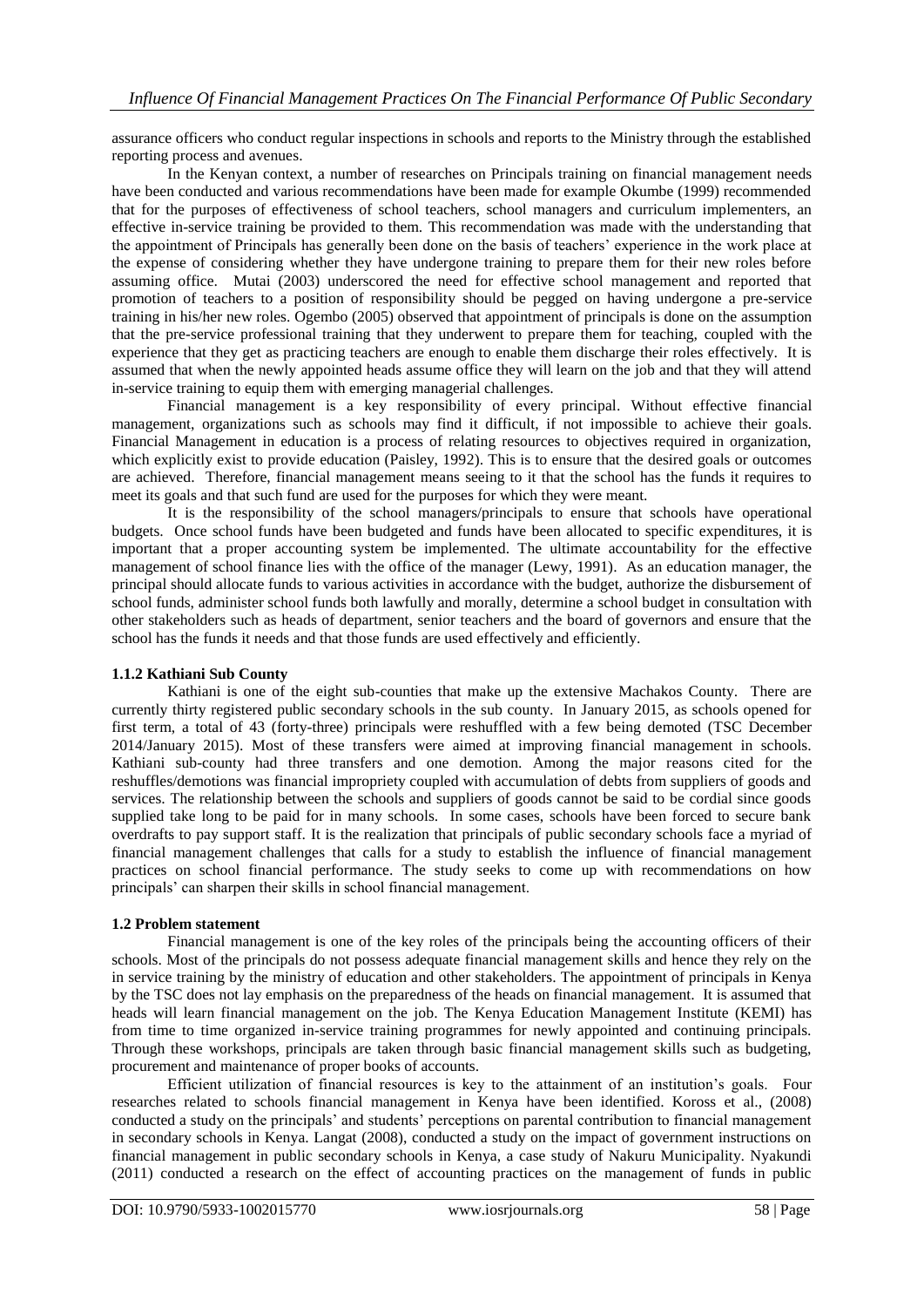secondary schools in Kisii Central district; Kenya Magak (2000) conducted a research on challenges facing principals in financial management in Kisumu East District, Kisumu County. However, none of the above researches has addressed the influence of principals' financial management practices on school financial performance. This leaves a knowledge gap which this research sought to fill.

## **1.3 Objectives**

The general objective of this study was to establish the influence of financial management practices on the financial performance of secondary schools in Kathiani Sub-county.

## **1.3.1 Specific objectives**

- i. To establish the influence of budgeting practices on the financial performance of public secondary schools in Kathiani Sub-county
- ii. To assess the influence of procurement practices on the financial performance of public secondary schools in Kathiani Sub-county
- iii. To determine the influence of financial recording practices on the financial performance of public secondary schools in Kathiani Sub-county

## **1.4 Research questions**

- i. What influence does budgeting practices have on the financial performance of public secondary schools in Kathiani Sub-county
- ii. What influence does procurement practices have on the financial performance of public secondary schools in Kathiani Sub-county
- iii. What influence does financial recording practices have on the financial performance of public secondary schools in Kathiani Sub-county

## **1.5 Justification/Value of the study**

The government of Kenya as well as parents of Kathiani public secondary schools invests a lot in schools. It is the duty of principals as the chief accounting officers to ensure that value for money is given utmost consideration when allocating funds. It is hoped that this study will help the Government in determining whether free day secondary education funds are utilized in accordance with laid down accounting regulations. Parents of the various schools will also be able to determine whether the funds, which they pay, are utilized well. The study will also give insight to school auditors on areas in which school Principals need advice. Further researchers who may wish to pursue this line of study will find this research of much benefit in coming up with more recommendations to enhance financial performance in public secondary schools.

#### **1.6 Scope of the study**

The study was focusing on the effects of financial management practices including Budgeting practices, procurement practices and financial recording practices on the financial performance of 30 public secondary schools in Kathiani Sub-county. Financial performance was measured in terms of completion of school projects, payment of suppliers, payment of staff salaries and collection of revenue

## **II. Literature Review**

# **2.1 Theoretical Review**

## **2.1.1 Prudential theory**

This theory was propounded by the American economist Arthur B. Laffer (1980) According to this theory everybody including school managers must know how to handle and spend money wisely. According to him, to be prudent simply means to spend money wisely in order to achieve maximum goal. It is essential to note that prudence implies being careful acting only after careful thought, fore thought or planning and exercising sound judgment in the management of practical affairs. In handling financial resources, the school administrator should eliminate wants and reduce unproductive costs in terms of time and money.

#### **2.1.2 Efficiency theory**

This theory was propounded by another American economist Havey Leibenstein (1993). According to this theory, the general efficiency of a farm school rests in transforming inputs at minimum costs into maximum profits. Here it is important to note that the achievement of the school using little resources to achieve so much will go a long way to speak about the school administrators' capacity to manger resources and also see him as a manager with good management skills.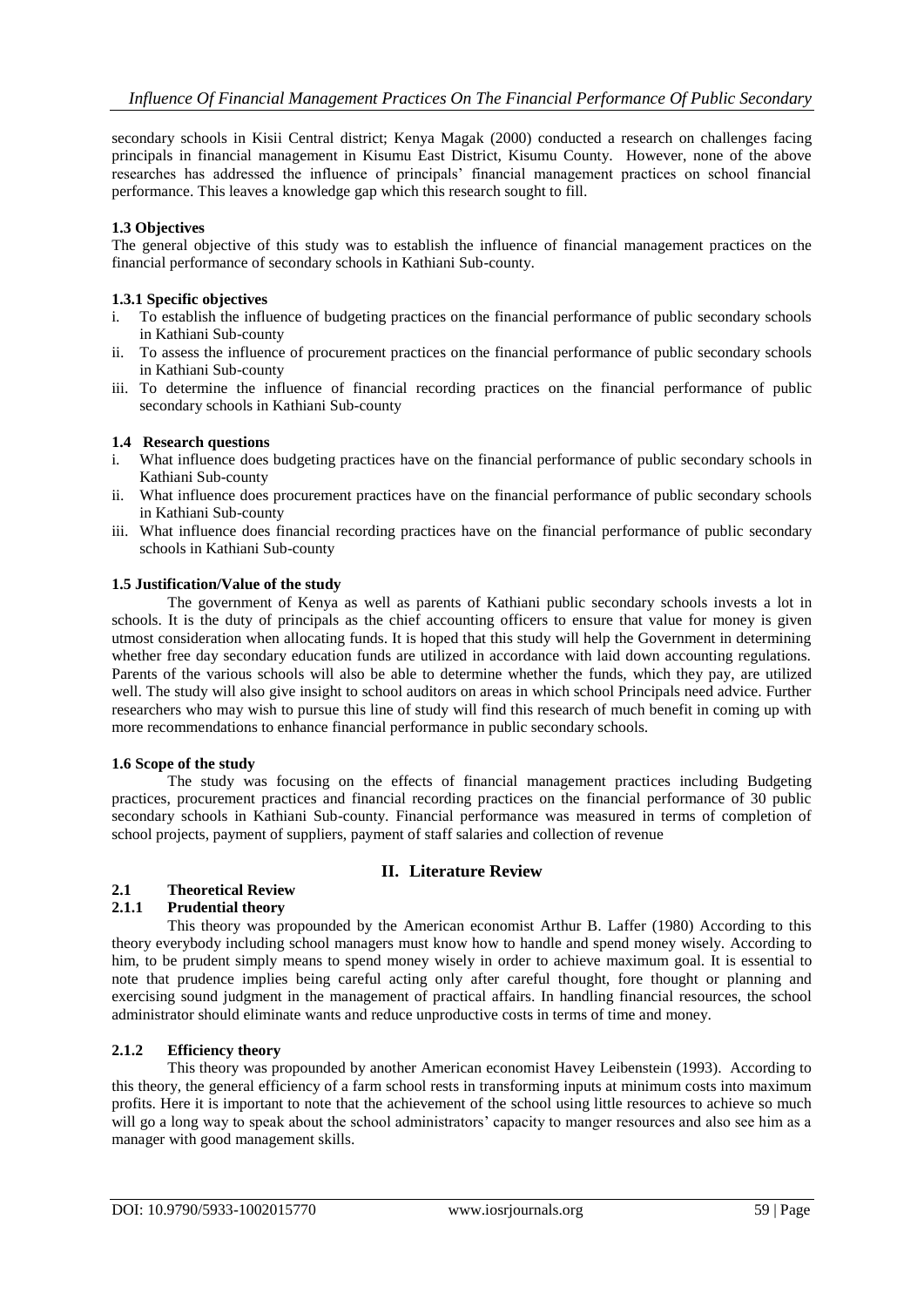## **2.1.3 Agency theory**

Whenever one party (the principal) hires someone else (the agent) to work for him or her, their interaction is called an agent relationship. The agent is always supposed to act in the principals' best interest. For example, an apartment complex manager should ensure that tenants aren't doing willful damage to the property, that fire codes are enforced and that the vacancy rate is kept as low as possible, because these are bets for the apartment owner.

## **2.2 Empirical Review**

## **2.2.1 Budgeting practices and school financial management**

In educational institutions, the realization of desired educational goals and objectives depends largely on the efficient planning and management of school funds by the school administrators. It is one thing to raise funds and totally, another to ensure that the funds so raised are well utilized by the school managers so as to achieve desired objectives. To ensure judicious spending of funds and accountability, school administrators (principals) plan and prepare budgets for their schools. Budgeting according to Olufidipe (2003) is a process of preparing and using budgets to achieve management objectives. A budget on the other hand is a comprehensive and co-ordinated plan, expressed in financial terms, for the future. Anna (2001) regarded a budget as a plan quantified in monetary terms, prepared and approved prior to a defined period usually showing planned income to be generated and expenditure to be incurred during that period. Budgeting has been a very important and useful part of administrative strategy of organizations such as educational institutions right from ages. It has the fundamental importance of controlling the financial behavior of the administrators in the school system. Budgeting prevents wastage or reckless spending of funds provided for various educational services.

## **2.2.2 Procurement practices and school financial management**

As articulated in cap 21 of the education Act (1980), one of the key roles of secondary school heads is the management of financial resources provided by the government, parents well-wishers and development partners (institute of policy analysis and research (IPAR) 2007; World Bank, 2008; Transparency international (TI) 2010). Besides, the secondary school heads manual recognizes school head as financial controllers and accounting officers, responsible for all school revenue and expenditure management (Government of Kenya (GOK), 1987; IPAR, 2007). This responsibility necessitates regular capacity building programmes to improve their knowledge and skills on school accounting and book keeping procedures, supervision of accounts staff, budgeting, expenditure management, resource mobilization, as well as procurement and tendering procedures (IPAR, 2007)

Public procurement is the process of acquiring goods, services and works by public sector institutions using resources from state and local authority budgets. It also entails the disposal of public assets. Procurement is central to expenditure management and is an essential element of good governance. In the year 2002, all secondary schools received circulars, which provided directions on measures to enhance accountability and transparency in expenditure management. In the process, tender committees were established and selected staff inducted on ideal procurement process.

#### **2.2.3 Financial statements and records and school financial management**

Financial management involves planning, controlling, implementing and monitoring fiscal policies and activities, including accounting and auditing revenue, expenditure, assets and liabilities. It embraces daily cash management as well as the formulation of short, medium and long-term financial objectives, policies and strategies in support of the organizations business.

Good financial management is critical to the success of any organization, whatever its size and whether or not it is in the public, private or voluntary sector. In the public sector, the rendering of accounts to public scrutiny is key to accountable government. Financial records are produced in every area of financial management. In secondary schools, some of the important financial statements and records that have to be maintained include trial balances (monthly), ledgers for the various categories of items, cash book, Balance sheet and an income statement. Moreover, all these records and statement have to be audited on a yearly basis and a certificate of audit issued.

From the literature reviewed, the relationship between the variables can be conceptualized as shown in figure 2.1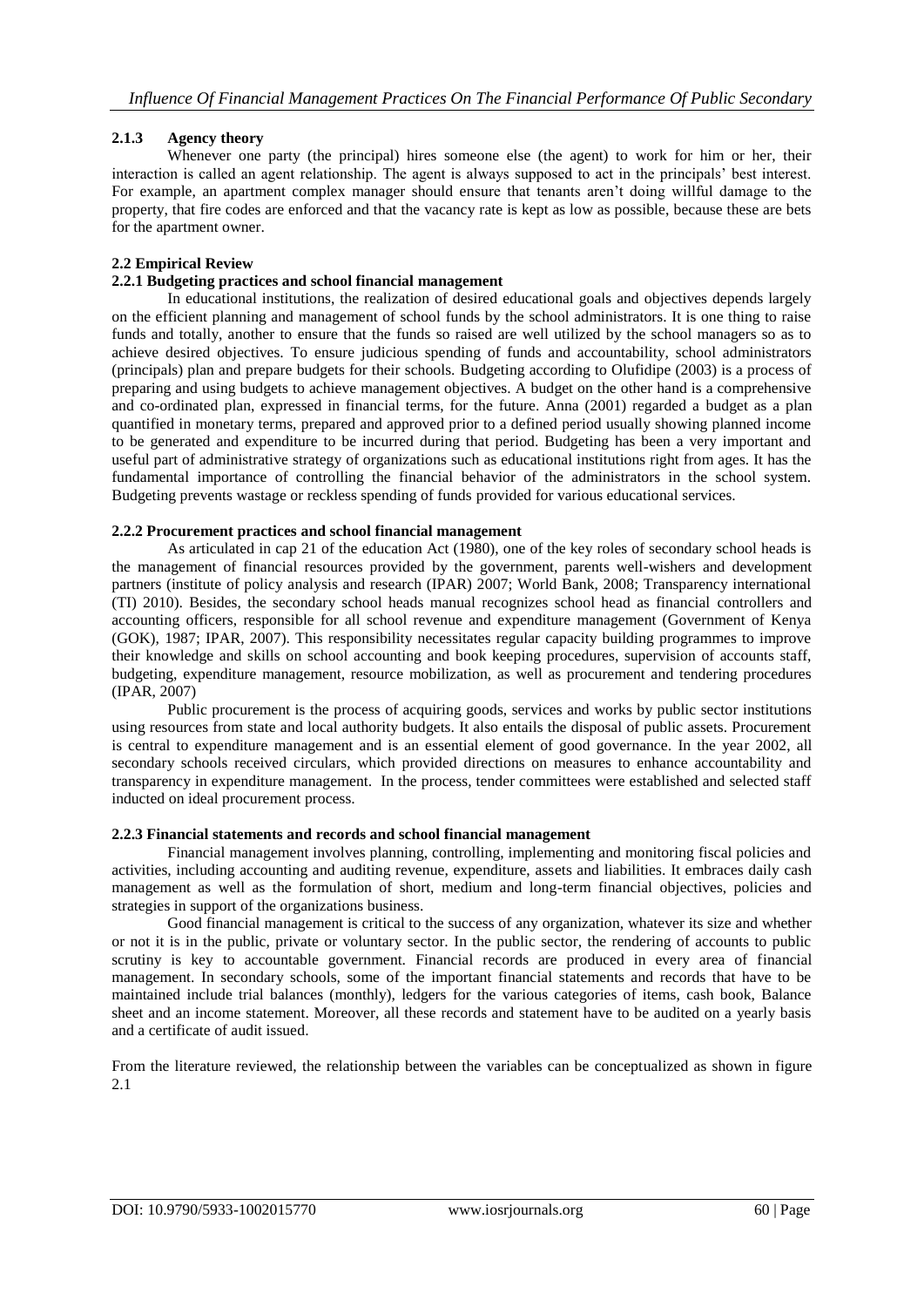

**Figure 2.1: Conceptual framework**

## **III. Research Methodology**

## **3.1 Research Design**

The study used descriptive survey design to show the effect of financial management practices on schools' financial performance. Descriptive studies are not only restricted to fact finding but may often result in the formulation of important principles of knowledge and solution of significant problems. Descriptive survey is a method of collecting information by interviewing or administering a questionnaire to a sample of individuals (Orodho, 2003).The design was selected for this study because the researcher is not in a position to manipulate variables of the study like budgeting, procurement and financial records.

## **3.2 Target Population**

The population of the study was the thirty public secondary schools in Kathiani sub-county. The respondents were the thirty principals heading the schools.

## **3.3 Sampling technique/design**

Since there are only thirty Secondary Schools in Kathiani sub-county, a census enquiry was the most appropriate. All the thirty Secondary schools were therefore considered for enumeration. This ensured that no chance of bias is left and highest level of accuracy is achieved.

#### **3.4 Research instrument**

The study made use of questionnaires to collect information about principal's financial management skills.

#### **3.5 Data collection**

Structured questionnaires were used to collect primary data from principals of public secondary schools. These questionnaires mainly consisted of closed and open-ended questions. A pilot study was done in 3 public Secondary Schools from Kathiani Sub County. This pilot study served to establish the weaknesses of the questionnaire before being administered to the target population. Questionnaires were delivered physically by the researcher and respondents allowed ample time to complete and return to the researcher.

## **3.6 Data processing and analysis**

Completed questionnaires were edited for completeness and errors corrected. Collected data was systematically organized for analysis. Since much of the collected data was qualitative, information obtained was analyzed systematically so as to achieve logical conclusions and recommendations. Quantitative data collected through questionnaires was analyzed using descriptive statistics in form of frequency counts, percentages and weighted averages. Qualitative data collected through use of questionnaires was analyzed systematically so as to achieve logical conclusions and recommendations.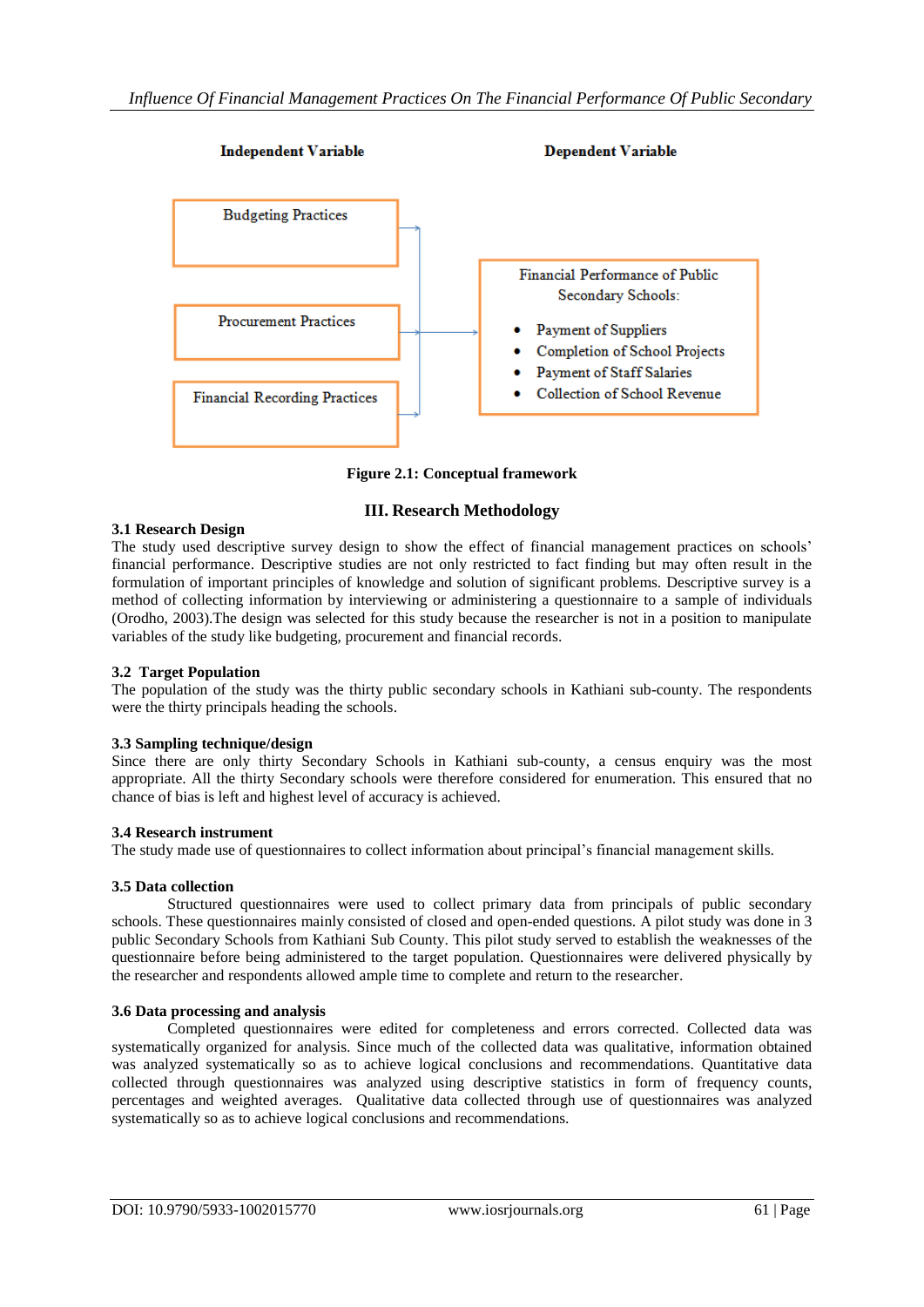## **IV. Research Findings**

#### **4.1 Response Rate**

The researcher collected both qualitative and quantitative data from the sampled population by use of questionnaires. Twenty seven questionnaires were distributed to the twenty seven principals in the area of study after three were used for the pilot study. Twenty questionnaires were successfully filled and returned giving a response rate of 74.07%. According to Kothari (2004), a response rate of 66.6% and above is adequate for analysis. Both qualitative and quantitative data were analyzed in themes relevant to the objectives of the study. The findings were presented using the frequency tables in line with the objectives so as to answer the research questions upon which the study was based.

#### **4.2 Sample Characteristics**

The first part of the questionnaire dealt with the background information of the respondents because it was assumed that the attributes of the respondents influenced their behavior and attitude in institution management. Some of the attributes considered included; Age, gender, level of education, skills in financial management and experience. School status and student enrollment were also considered.

| Table 4.1 Age of the respondents |           |            |  |  |
|----------------------------------|-----------|------------|--|--|
| Age of the respondent            | Frequency | Percentage |  |  |
| Below 40                         |           | 10%        |  |  |
| Between 41-45                    | 8         | 40%        |  |  |
| Between 46-50                    |           | 25%        |  |  |
| Between 51-55                    |           | 15%        |  |  |
| Above 55                         |           | 5%         |  |  |
| <b>Total</b>                     | 20        | 100%       |  |  |

As summarized in table 4.1 above, 8(40%) of the 20 principals in the chosen area of study were aged between 41 and 45 years. This showed a large percentage of mature principal in the field. 5 were aged between 46-50 years while 3 were between 51-55 years. 2 were below 40 years while only 1 was above 55 years.

| Table 4.2: Gender of the respondents. |           |            |  |  |
|---------------------------------------|-----------|------------|--|--|
| Gender of the respondent              | Frequency | Percentage |  |  |
| Male                                  |           | 45%        |  |  |
| Female                                |           | 55%        |  |  |
| <b>Total</b>                          | 20        | 100%       |  |  |

From table 4.2, it can be seen that there is a fair gender balance in the area of study since out of the total respondents, 9 (45%) out of the 20 principals were male while 11 (55%) were female.

| <b>Table 4.3 Levels of education</b> |           |            |  |
|--------------------------------------|-----------|------------|--|
| <b>Level of education</b>            | Frequency | Percentage |  |
| Diploma                              |           | 12.5%      |  |
| Bachelor's degree                    | 14        | 62.5%      |  |
| Master's degree                      |           | 25%        |  |
| <b>Total</b>                         | 20        | 100%       |  |

From table 4.3 it can be seen that 14(70%) out of the 20 principals involved in the study had at least a bachelor's degree, 4 (20%) had a master's degree while only 2 (10%) had a diploma. This showed that most of the respondents had the appropriate academic qualifications which would enable them to be more competent in handling financial management issues.

| Table 4.4 Specialized skills in financial management |    |      |  |  |  |
|------------------------------------------------------|----|------|--|--|--|
| Under gone training<br>Percentage<br>Frequency       |    |      |  |  |  |
| YES                                                  |    | 55%  |  |  |  |
| NO                                                   |    | 45%  |  |  |  |
| <b>Total</b>                                         | 20 | 100% |  |  |  |

From table 4.4, it is evident that 11 principals in the area of study have financial management skills, accounting for 55% of the total population.  $9(45%)$  did not have any skills in financial management. This was an indication that more than half of the school heads working in Kathiani sub-county have undergone training in financial management hence have the required professional skills in the area.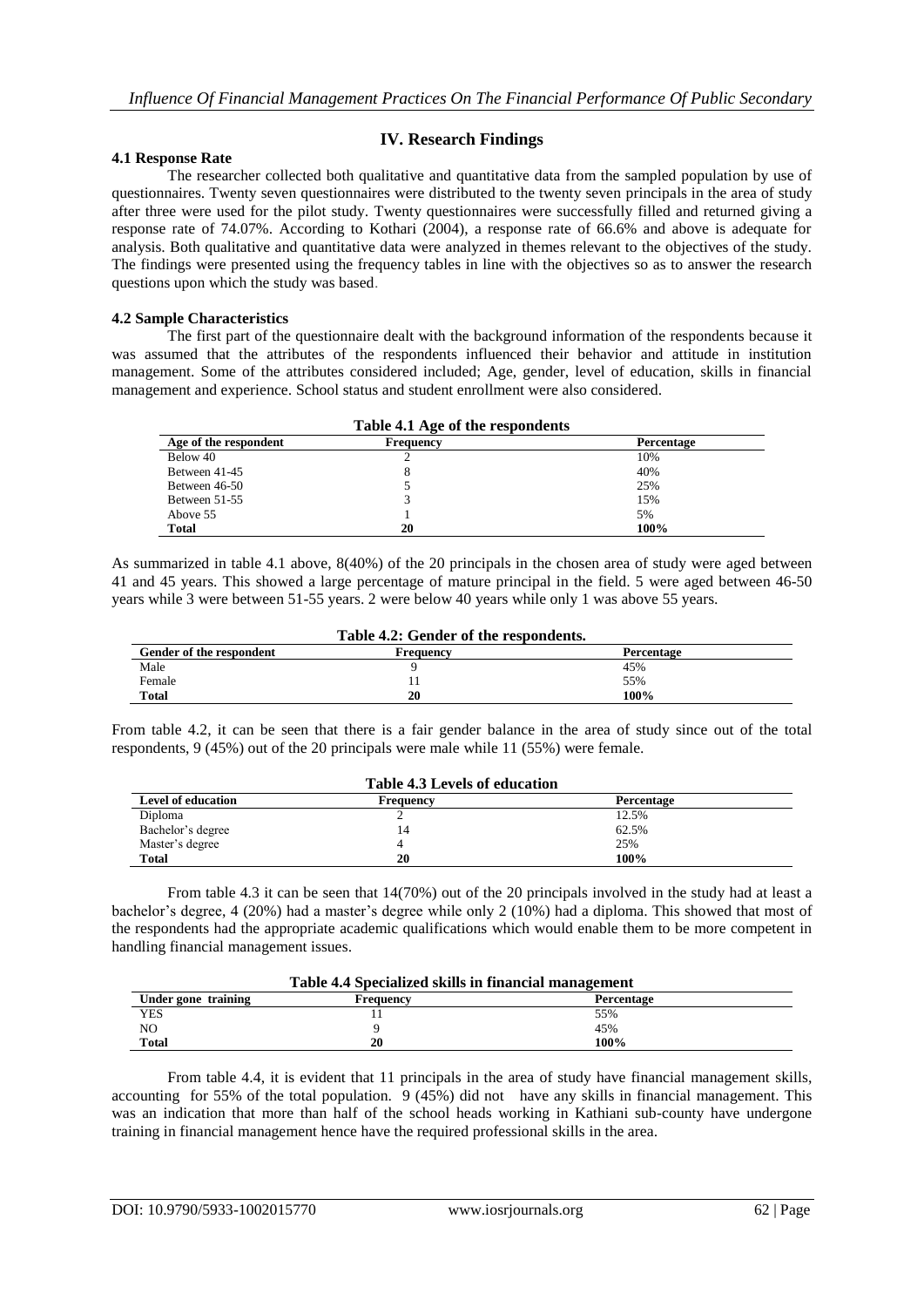| Lable 4.5 Tears of Experience of the principals |           |            |  |  |
|-------------------------------------------------|-----------|------------|--|--|
| No. of years                                    | Frequency | Percentage |  |  |
| Less than 1 year                                |           | 0%         |  |  |
| $1-3$ years                                     |           | 25%        |  |  |
| 3-5 years                                       |           | 25%        |  |  |
| Above 5 years                                   | 10        | 50%        |  |  |
| <b>Total</b>                                    | 20        | 100%       |  |  |

**Table 4.5 Years** of **Experience of the principals**

As summarized in table 4.5,10 principals (50%) out of the 20 principals in the study have an experience of more than 5 years while only 5 (25%) have served between 1-3 years and 3-5 years respectively.

| <b>Table 4.6 Status of the school</b> |           |            |  |
|---------------------------------------|-----------|------------|--|
| <b>Status of the school</b>           | Frequency | Percentage |  |
| National                              |           | 0%         |  |
| Extra county                          |           | 0%         |  |
| County                                |           | 20%        |  |
| Sub county                            | 16        | 80%        |  |
| <b>Total</b>                          | 20        | 100%       |  |

As summarized in table 4.6, there was neither a national school nor an extra-county school. 16 (80%) out of the 20 schools in the study were sub-county schools while 4 (20%) were county schools

| <b>Table 4.7 Enrollment of school</b> |           |            |  |
|---------------------------------------|-----------|------------|--|
| Number of students                    | Frequency | Percentage |  |
| Lee than 100                          |           | 15%        |  |
| 100-200                               |           | 55%        |  |
| 200-300                               |           | 10%        |  |
| 300-400                               |           | 05%        |  |
| Above 400                             |           | 15%        |  |
| <b>Total</b>                          | 20        | 100%       |  |

From table 4.7, it can be seen that all the schools in Kathiani Sub County have average numbers of students. Only three (15%) had a population of over 400 students while 1 (5%) had a population of between 300-400 students. 11 schools (55%) had a population of between 100-200 students, 2 schools (10%) had between 200 and 300, while 3 schools(15%) had a population of below 100 students

#### **4.3 Empirical Findings on the Objectives**

This section discusses findings on the three research objectives and their influence on financial performance of public secondary schools in the area of study. The researcher sought to understand how budgeting practices, procurement practices and financial recording practices influence the financial performance of the schools.

#### **4.3.1 Influence of Budgeting Practices on financial performance of public secondary schools**

The first objective of the study sought to establish the influence of the principals' budgeting practices on the financial performance of public secondary schools in Kathiani sub-county. The findings are as shown in tables 4.8 to 4.12

| Table 4.8 Influence of budgeting on payment of school suppliers |                  |                   |  |  |
|-----------------------------------------------------------------|------------------|-------------------|--|--|
| <b>Responses</b>                                                | <b>Frequency</b> | <b>Percentage</b> |  |  |
| Strong disagree                                                 |                  | 0%                |  |  |
| Disagree                                                        |                  | 0%                |  |  |
| Not sure                                                        |                  | 0%                |  |  |
| Agree                                                           |                  | 40%               |  |  |
| Strongly agree                                                  | 12               | 60%               |  |  |
| <b>Total</b>                                                    | 20               | 100%              |  |  |

From table 4.8, it can be seen that 12(60%) out of the 20 respondents strongly agreed that budgeting practices lead to prompt payments of suppliers while 8 (40%) were in agreement. There were no responses for not sure nor any disagreement.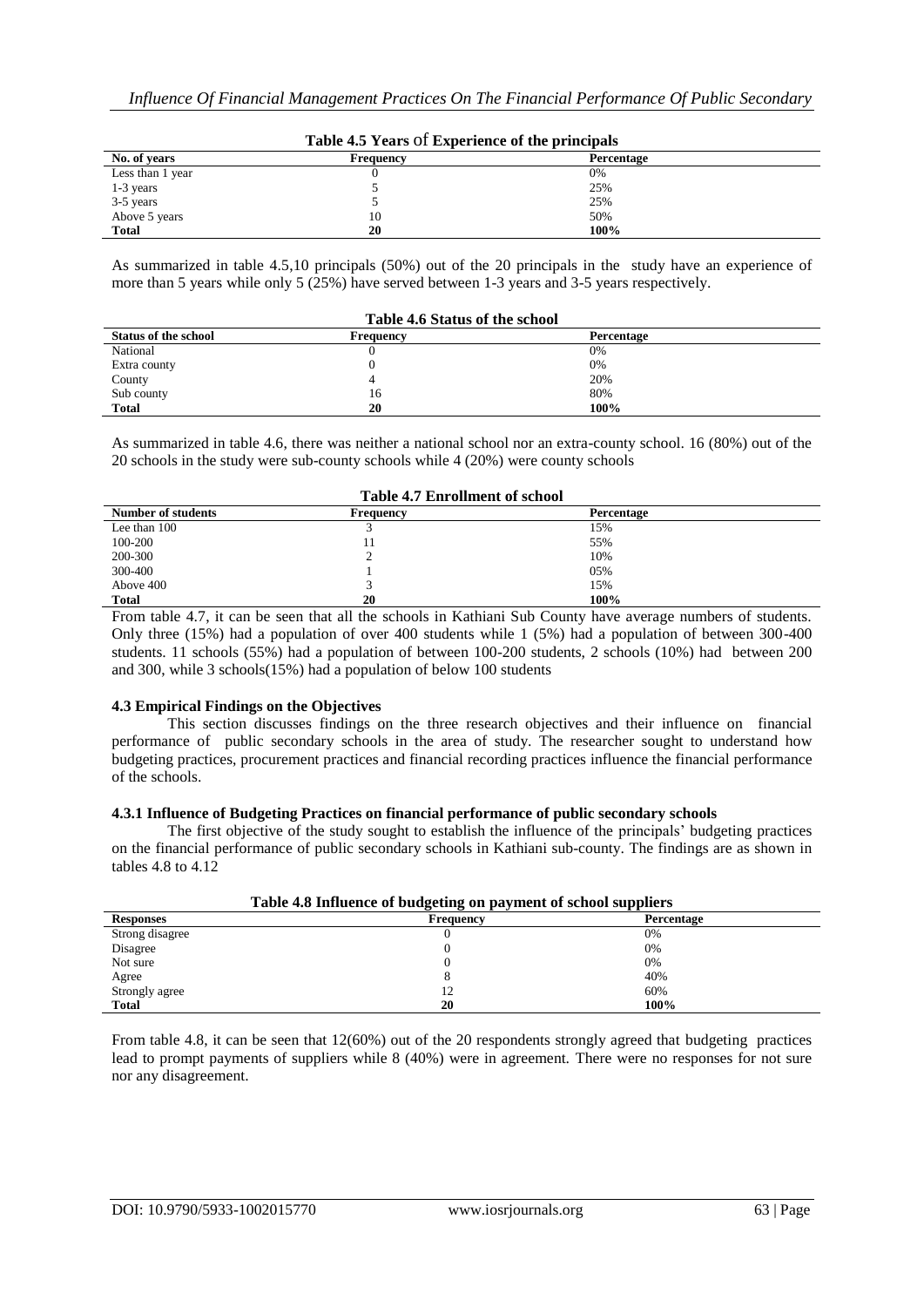| Table 4.9 Influence of Budgeting on completion of school projects |           |                   |  |  |
|-------------------------------------------------------------------|-----------|-------------------|--|--|
| <b>Responses</b>                                                  | Frequency | <b>Percentage</b> |  |  |
| Strong disagree                                                   |           | 0%                |  |  |
| Disagree                                                          |           | 5%                |  |  |
| Not sure                                                          |           | 5%                |  |  |
| Agree                                                             |           | 35%               |  |  |
| Strongly agree                                                    |           | 55%               |  |  |
| <b>Total</b>                                                      | 20        | 100%              |  |  |

From table 4.9, it can be seen that only 1 principal (5%) disagreed that preparation of budgets leads to timely completion of school projects while a similar percentage were not sure. 7 respondents (35%) agreed and 11 (55%) strongly agreed that preparation of budgets helps in timely completion of the school projects.

| Table 4.10 Influence of budgeting on payment of staff salaries |           |            |  |  |
|----------------------------------------------------------------|-----------|------------|--|--|
| <b>Responses</b>                                               | Frequency | Percentage |  |  |
| Strongly disagree                                              |           | 0%         |  |  |
| Disagree                                                       |           | 15%        |  |  |
| Not sure                                                       |           | 0%         |  |  |
| Agree                                                          |           | 60%        |  |  |
| Strongly agree                                                 |           | 25%        |  |  |
| <b>Total</b>                                                   | 20        | 100%       |  |  |

From table 4.10 it can be observed that12 principals (60%) agreed that preparation of budgets leads to prompt payment of staff salaries. 5 of the total respondents (25%) strongly agreed while 3 (15%) disagreed.

| Table 4.11 Influence of budgeting on school revenue collection |                  |            |  |  |
|----------------------------------------------------------------|------------------|------------|--|--|
| <b>Responses</b>                                               | <b>Frequency</b> | Percentage |  |  |
| Strong disagree                                                |                  | 0%         |  |  |
| Disagree                                                       |                  | 20%        |  |  |
| Not sure                                                       |                  | 0%         |  |  |
| Agree                                                          |                  | 45%        |  |  |
| Strongly agree                                                 |                  | 35%        |  |  |
| <b>Total</b>                                                   | 20               | 100%       |  |  |

From table 4.11, it is evident that 9 of the respondents (45%) agreed that budgeting leads to improved revenue collection by the public schools in Kathiani sub-county. 7 principals (35%) strongly agreed while 4 (20%) disagreed

| Table 4.12 Overall descriptive statistics for objective one |                      |                |               |       |                   |    |                       |      |
|-------------------------------------------------------------|----------------------|----------------|---------------|-------|-------------------|----|-----------------------|------|
| Aspect                                                      | Strongly<br>disagree | Disagree       | Not sure<br>3 | Agree | Strongly<br>Agree | ∑∫ | $\overline{\iota}$ wi | Lwi  |
|                                                             |                      | $\overline{c}$ |               | 4     | 5                 |    |                       |      |
| Payment of<br>suppliers                                     | $\Omega$             | $_{0}$         | 0             | 8     | 12                | 20 | 92                    | 4.6  |
| Completion<br>of projects                                   | $\overline{0}$       |                |               |       | 11                | 20 | 88                    | 4.4  |
| Payment of<br>salaries                                      | $\overline{0}$       |                | $\theta$      | 12    | 5                 | 20 | 79                    | 3.95 |
| Revenue<br>collection                                       | $\mathbf{0}$         | 4              | $\Omega$      | 9     |                   | 20 | 79                    | 3.95 |

∑ $\int$  *i* represents summation of frequencies

wi represents weights 1-5  
\nAverage 
$$
(\overline{X}) = \frac{\sum f i \text{Wi}}{N}
$$
  
\n $(\overline{X}) = \frac{4.6 + 4.4 + 3.95 + 3.95}{4}$   
\n $(\overline{X}) = 4.225$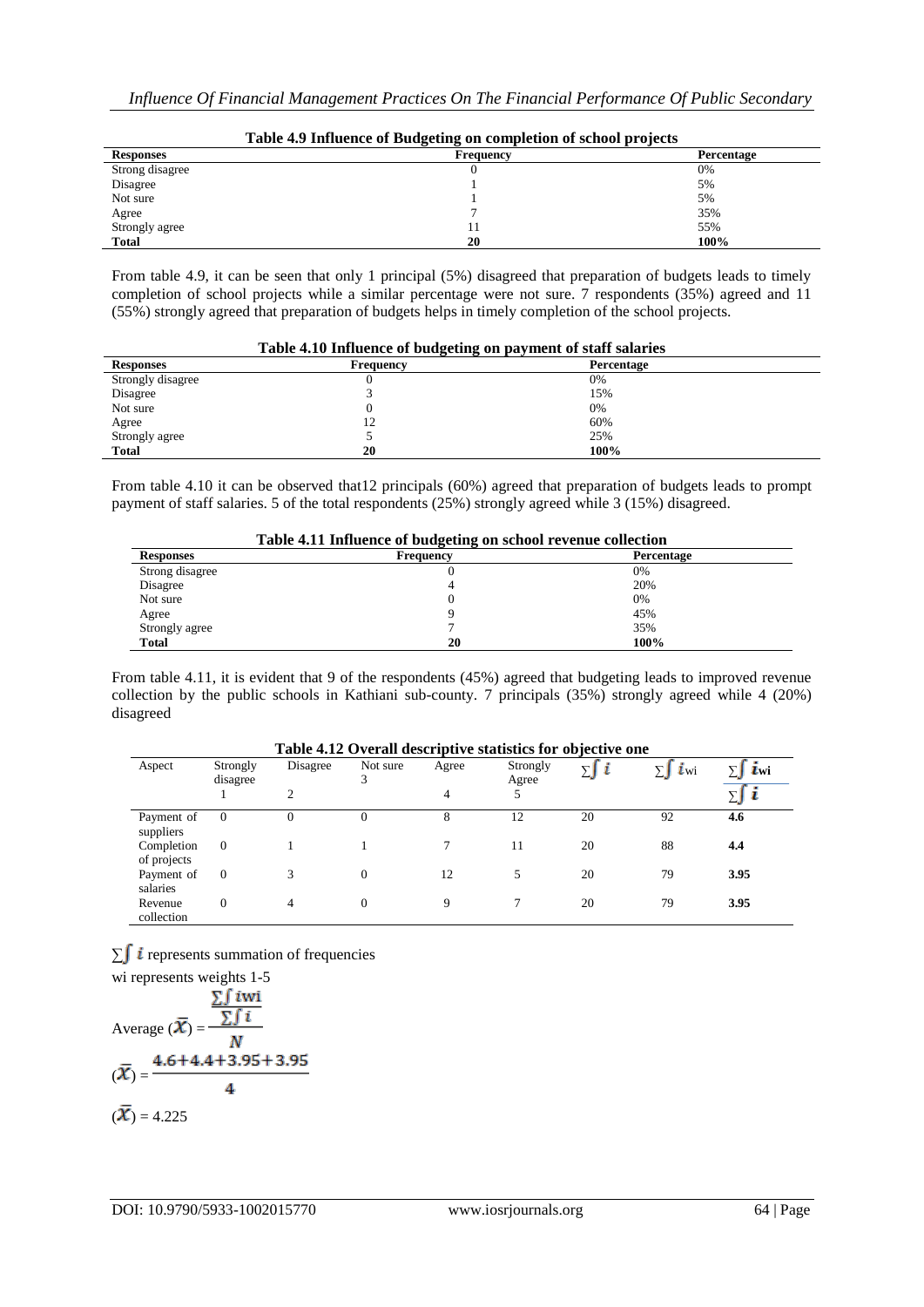#### **4.3.2 Influence of Procurement Practices on Financial Performance of Public Secondary Schools**

The second objective of the study aimed at assessing the effect of principals' procurement practices on financial performance of public secondary schools in Kathiani Sub County. The findings are as shown in tables 4.13 to 4.17.

#### **Table 4.13 Responses with regard to whether procurement practices leads to prompt payment of suppliers**

| $v_{\rm up}$ pnero |           |            |  |
|--------------------|-----------|------------|--|
| <b>Responses</b>   | frequency | Percentage |  |
| Strongly disagree  |           | 15%        |  |
| Disagree           |           | 5%         |  |
| Not sure           |           | 5%         |  |
| Agree              | 10        | 50%        |  |
| Strongly agree     |           | 25%        |  |
| <b>Total</b>       | 20        | 100%       |  |

From table 4.13, it is evident that 10 (50%) out of the total respondents agreed that adherence to procurement procedures leads to prompt payment of suppliers. 5 (20%) strongly agreed, 3 (15%) strongly disagreed while one respondent (5%) was not sure. A similar number i.e. (5%) disagreed.

|  |  | Table 4.14 Influence of procurement practices on completion of school projects |
|--|--|--------------------------------------------------------------------------------|
|--|--|--------------------------------------------------------------------------------|

| <b>Responses</b>  | Frequency | Percentage |  |
|-------------------|-----------|------------|--|
| Strongly disagree |           | 0%         |  |
| Disagree          |           | 5%         |  |
| Not sure          |           | 0%         |  |
| Agree             |           | 30%        |  |
| Strongly agree    | 13        | 65%        |  |
| <b>Total</b>      | 20        | 100%       |  |

From table 4.14, the following observations can be made.11 of the respondents accounting for 65% strongly agreed that adherence to procurement procedures leads to timely completion of school projects. 6 (30%) agreed while only 1 (5%) disagreed.

| <b>Responses</b>  | Frequency | Percentage |  |
|-------------------|-----------|------------|--|
| Strongly disagree |           | 5%         |  |
| Disagree          |           | 15%        |  |
| Not sure          | U         | 0%         |  |
| Agree             | 12        | 60%        |  |
| Strongly agree    |           | 20%        |  |
| <b>Total</b>      | 20        | 100%       |  |

As shown in table 4.15, it is clear that 12 principals (60%) agreed that adherence to procurement procedures leads to improved revenue collection while 4 (20%) strongly agreed. Only 3 principals (15%) disagreed while 1 (5%) strongly disagreed.

| <b>Responses</b>  | Frequency | Percentage |  |
|-------------------|-----------|------------|--|
| Strongly disagree |           | 5%         |  |
| Disagree          | 13        | 65%        |  |
| Not sure          |           | 0%         |  |
| Agree             |           | 20%        |  |
| Strongly agree    |           | 10%        |  |
| <b>Total</b>      | 20        | 100%       |  |

From table 4.16, it can be seen that a large percentage of the total respondents accounting for 13 (65%) disagreed that principals who adhere to procurement procedures pay their staff promptly as compared to the ones who do not. 2 respondents (10%) strongly agreed while 4 (20%) agreed. Only 1 (5%) strongly disagreed.

| Table 4.17 Overall descriptive statistics for objective two |                      |          |          |       |                   |    |     |      |
|-------------------------------------------------------------|----------------------|----------|----------|-------|-------------------|----|-----|------|
| Aspect                                                      | Strongly<br>disagree | Disagree | Not sure | Agree | Strongly<br>agree |    | Lwi | Lwi  |
|                                                             |                      |          |          |       |                   |    |     |      |
| Payment of<br>suppliers                                     |                      |          |          | 10    |                   | 20 | 73  | 3.65 |
| Completion                                                  |                      |          |          |       |                   | 20 | 91  | 4.55 |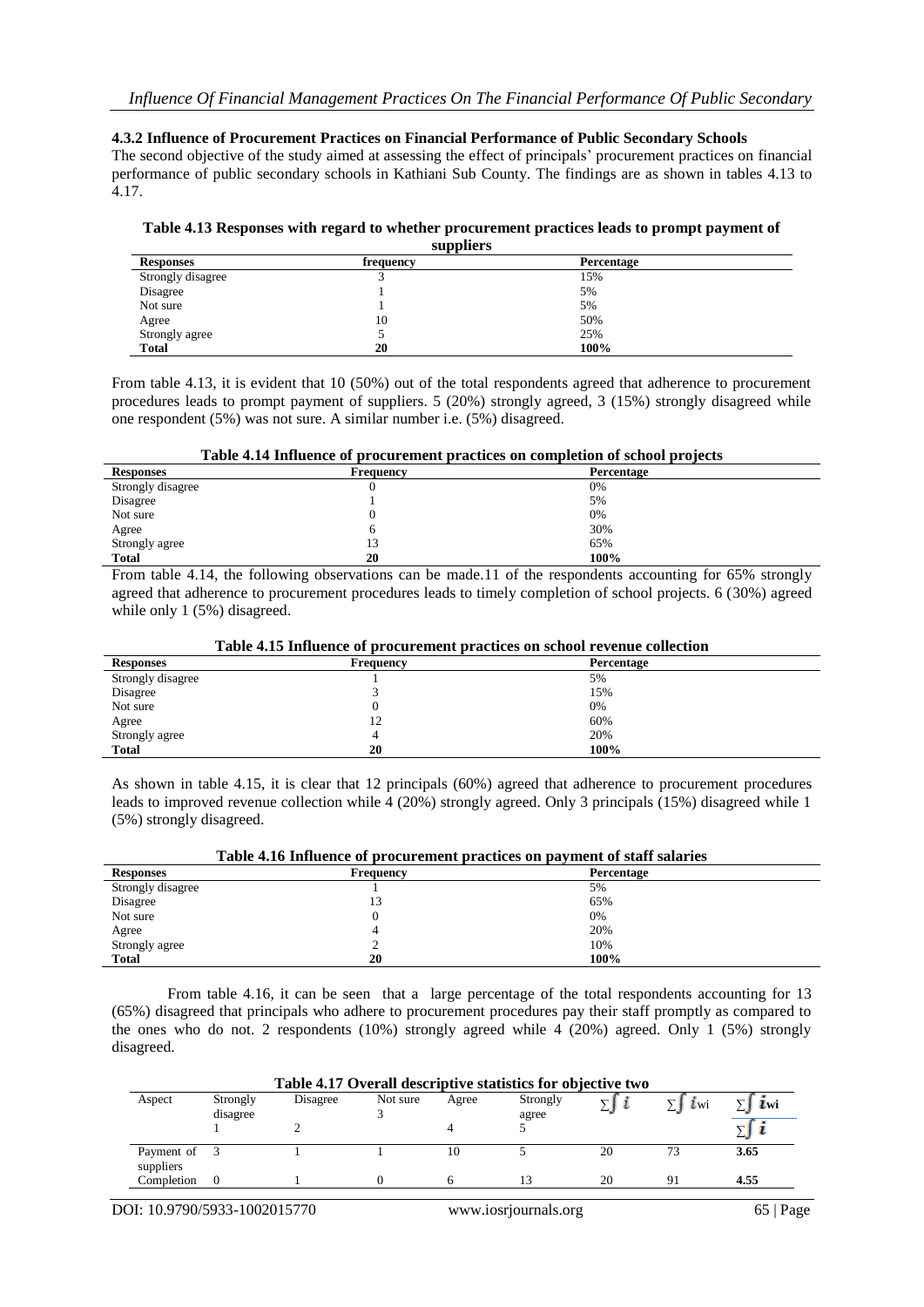| Average $(\overline{\mathbf{\mathcal{X}}})$ 0 | $=$ | $3.65 + 4.55 + 3.75 + 2.65$ |          |    |   |    |    |      |  |
|-----------------------------------------------|-----|-----------------------------|----------|----|---|----|----|------|--|
| Revenue<br>collection                         |     | 13                          | $\Omega$ | 4  |   | 20 | 53 | 2.65 |  |
| of projects<br>Payment of<br>salaries         |     | $\mathbf{z}$                | $\Omega$ | 12 | 4 | 20 | 75 | 3.75 |  |
|                                               |     |                             |          |    |   |    |    |      |  |

#### **4.3.3 Influence of Financial Recording Practices on Financial Performance of Secondary Schools**

The third objective sought to establish the effect of principals' financial recording practices on the financial performance of public secondary schools in Kathiani Sub County. The findings are as shown in tables 4.18 to 4.22.

| Table 4.18 Influence of financial recording practices on payment of suppliers |                  |            |  |
|-------------------------------------------------------------------------------|------------------|------------|--|
| <b>Responses</b>                                                              | <b>Frequency</b> | Percentage |  |
| Strongly disagree                                                             |                  | 0%         |  |
| Disagree                                                                      |                  | 10%        |  |
| Not sure                                                                      |                  | 0%         |  |
| Agree                                                                         | 10               | 50%        |  |
| Strongly agree                                                                |                  | 40%        |  |
| <b>Total</b>                                                                  | 20               | 100%       |  |

From table 4.18, it can be seen that 10 respondents (50%) agreed that maintenance of proper financial records leads to prompt payment of suppliers. 8 (40%) strongly agreed while 2 (10%) were in disagreement.

| Table 4.19 Influence of financial recording practices on completion of school projects |  |  |
|----------------------------------------------------------------------------------------|--|--|
|----------------------------------------------------------------------------------------|--|--|

| <b>Responses</b>  | - -<br><b>Frequency</b> | - -<br>Percentage |
|-------------------|-------------------------|-------------------|
| Strongly disagree |                         | 0%                |
| Disagree          |                         | 5%                |
| Not sure          |                         | 0%                |
| Agree             | 16                      | 80%               |
| Strongly agree    |                         | 15%               |
| <b>Total</b>      | 20                      | 100%              |

From table 4.19, 16 (80%) of the total respondents agreed that maintenance of proper financial records leads to timely completion of school projects. 3 (15%) respondents strongly agreed while 1 (5%) of them disagreed.

|                   | Table 4.20 Influence of Inflational Fecolumn practices on payment of start salaries |            |  |  |  |
|-------------------|-------------------------------------------------------------------------------------|------------|--|--|--|
| <b>Responses</b>  | Frequency                                                                           | Percentage |  |  |  |
| Strongly disagree |                                                                                     | 0%         |  |  |  |
| Disagree          |                                                                                     | 5%         |  |  |  |
| Not sure          |                                                                                     | 0%         |  |  |  |
| Agree             | 13                                                                                  | 65%        |  |  |  |
| Strongly agree    |                                                                                     | 30%        |  |  |  |
| <b>Total</b>      | 20                                                                                  | 100%       |  |  |  |
|                   |                                                                                     |            |  |  |  |

**Table 4.20 Influence of financial recording practices on payment of staff salaries**

From table 4.20, it can be seen that13 respondents(65%) agreed that maintenance of proper financial records leads to prompt payment of staff salaries. 6 of them(30%)strongly agreed while 1(5%) disagreed.

|                   | <del></del> |            |  |  |  |  |
|-------------------|-------------|------------|--|--|--|--|
| <b>Responses</b>  | Frequency   | Percentage |  |  |  |  |
| Strongly disagree | .,          | 0%         |  |  |  |  |
| Disagree          |             | 10%        |  |  |  |  |
| Not sure          |             | 0%         |  |  |  |  |
| Agree             | 13          | 65%        |  |  |  |  |
| Strongly agree    |             | 25%        |  |  |  |  |
| <b>Total</b>      | 20          | 100%       |  |  |  |  |

From table 4.21 , it can be seen that 13 respondents (65%) agreed that maintenance of proper financial records leads to improved revenue collection in schools. 5(25%) strongly agreed while 2 (10%) disagreed.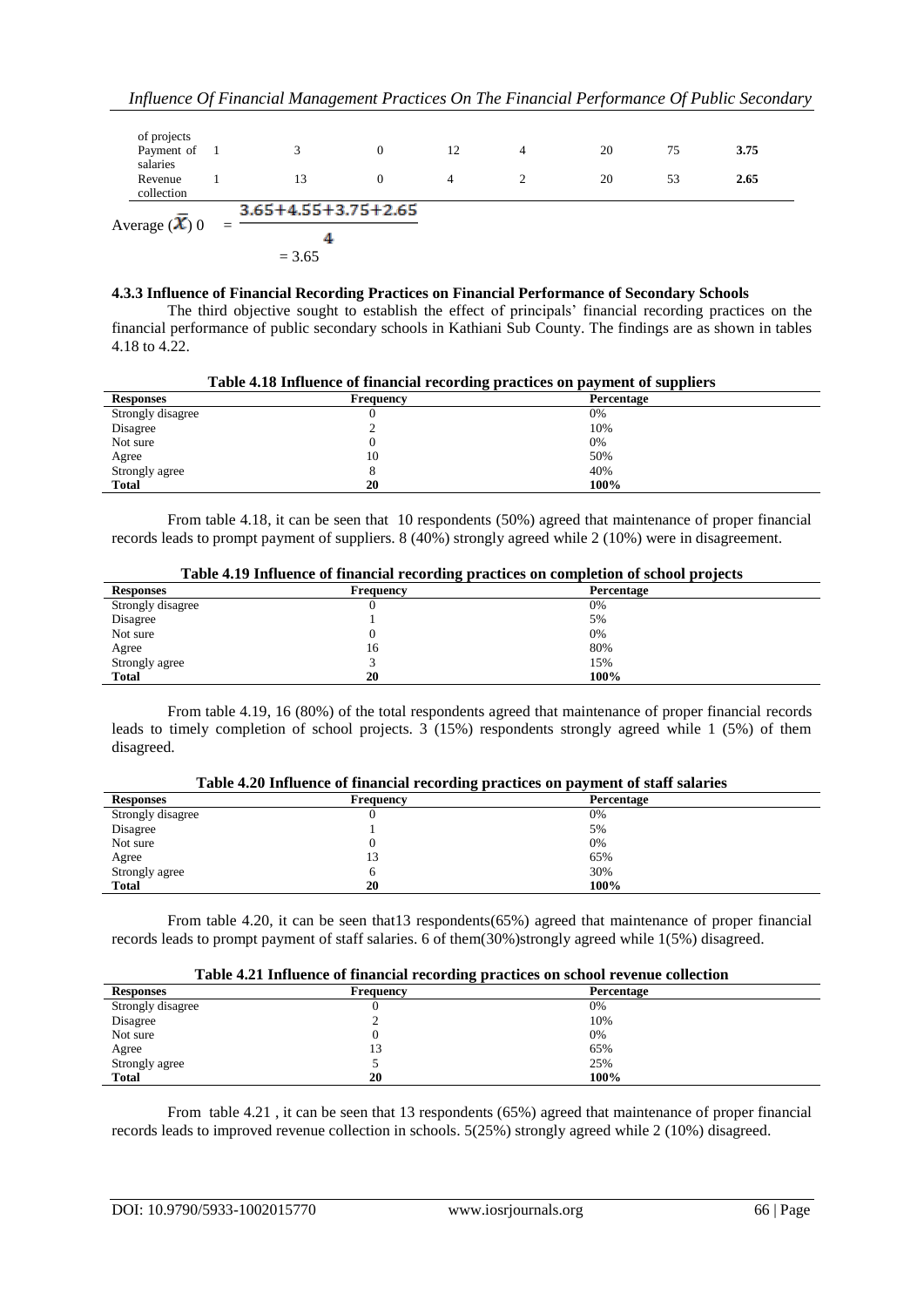| Aspect                    | Strongly<br>disagree | Disagree<br>$\overline{c}$  | Not sure<br>3  | Agree<br>4 | Strongly<br>agree<br>5 | ∑∫ | $\dot{l}$ wi | $\mathbf{L}$ wi |
|---------------------------|----------------------|-----------------------------|----------------|------------|------------------------|----|--------------|-----------------|
|                           |                      |                             |                |            |                        |    |              |                 |
| Completion<br>of projects | $\overline{0}$       |                             | $\overline{0}$ | 16         | 3                      | 20 | 81           | 4.05            |
| Payment of<br>salaries    | $\overline{0}$       |                             | $\overline{0}$ | 13         | 6                      | 20 | 84           | 4.2             |
| Revenue<br>collection     | $\theta$             | $\mathcal{D}_{\mathcal{L}}$ | $\overline{0}$ | 13         | 5                      | 20 | 81           | 4.05            |

Average  $(X)$  = Δ.  $= 4.125$ 

## **V. Discussion of Research Findings**

#### **5.1 Discussion of Influence of Budgeting Practices on financial performance of public secondary schools**

From the descriptive statistics illustrated in table 4.12, it is clear that budgeting practices has a great influence on all the aspects of school financial performance. However, the degree of influence is more on the payment of suppliers with a weighted average of 4.6, followed by completion of school projects at a weighted average of 4.4 while payment of staff salaries and revenue collection tie with a weighted average of 3.95.

These findings indicate that budgeting practices are on average adhered to in most public secondary schools in Kathiani sub-county. These findings were fully in line with the findings of Nyakundi (2011) that, budget management is satisfactory in public secondary schools with a high level of satisfaction in the approval of budgets on yearly basis as indicated by its larger weighted average of 3.86. He further established that budget estimates are on average adhered to in most public secondary schools. Okumbe (1988) who had established that budget preparation was common in most public secondary schools and played a very crucial role in the financial performance of public secondary schools.

#### **5.2 Discussion on Influence of Procurement Practices on Financial Performance of Public Secondary Schools**

From the descriptive statistics in table 4.17, the extent of influence of the procurement practices on the specific aspects of schools financial performance was highest on completion of school projects at a weighted average of 4.55 followed by payment of staff salaries at a weighted average of 3.75. The influence of procurement practices on payment of suppliers was third at a weighted average of 3.65 while influence on revenue collection was lowest at a weighted average of 2.65.

The findings were in agreement with other several findings including, findings of Nyakundi (2011) that the use of internal controls in executing schools procurement operations is generally satisfactory. Such internal controls are more satisfactory in ordering, receiving and issuing materials from store as indicated by its larger weighted average of 4.30. Maronga et al (2013) found out that, most schools follow the recommended and acceptable financial management practices as per the government regulations and ranked long procurement procedures as one of the barriers to financial management in public institutions. The findings further agree to the findings of (Addae 2012), who revealed that the procurement practices greatly influenced the financial management and that management should do its best to improve procurement processes. This finding implies that secondary school operations should be executed in an efficient and orderly manner.

#### **5.3 Discussion on Influence of Financial Recording Practices on Financial Performance of Secondary Schools**

From the descriptive statistics computed in table 4.22, the influence of financial recording practices on payment of suppliers and staff salaries were highest at a weighted average of 4.2 while completion of school projects and revenue collection also tied at a weighted average of 4.05. These findings are fully in agreement with the findings of Nyakundi, (2011) who found out that there is a positive, very strong and significant relationship between the extent of use of financial management practices and the level of financial performance in public secondary schools. The findings further were in line with Koross et al (2005), who found out that preparation and application of financial statements enhances financial transparency in schools.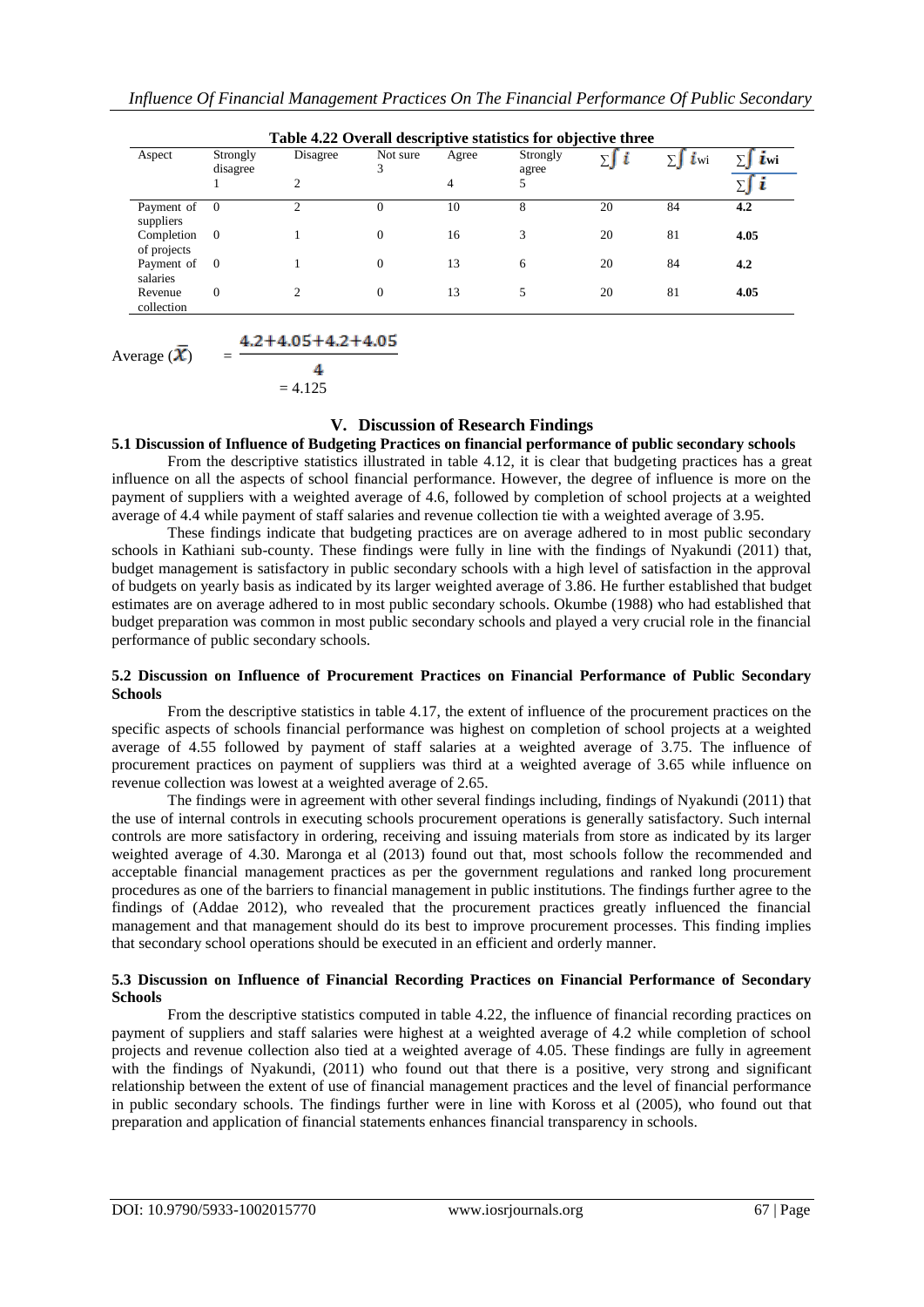## **VI. Conclusion And Recommendations**

## **6.1 Summary of Findings**

According to the data collected, most of the principals in the area of study have attained the age of above forty years with only a few of the total sample being less than forty years. The largest number of respondents was aged between forty one to forty five years. There is some gender balance in the area of study with the females being slightly more than the males. Most of the respondents had at least a bachelor's degree and a few were diploma holders. The larger percentages of the schools in the area of study were average schools going by the ministry ranking and the enrollment of the students. Over eighty percent of the total schools were sub-county schools and the rest were county schools. There was neither a national school nor an extra-county school. Most the principals had an experience of more than five years and none had less than one year experience. A large percentage of the respondents said that they had at least some specialized skills in financial management.

More than half of the total respondents said that they have budgeting committees in their institutions while the rest said that the role of budgeting is done either by the bursar or the accounts clerk with the supervision of the principal. All the respondents agreed that they did prepare budgets for the financial year 2013 and 2014. Out of all the budgets prepared, more than half had a deficit; quarters were balanced while the rest had a surplus. A great percentage of the respondents said that not all the expenditures incurred during the 2013 and 2014 financial years were budgeted for. Some of them cited expenditure as a result of emergency and change of the academic calendar by the ministry as the main drawbacks to operating within their budgets. Generally, the respondents agreed that budgeting plays an important role in payment of the suppliers, completion of school projects, payment of staff salaries and collection of revenue.

As a requirement by the public procurement act, each public institution is supposed to have a procurement committee which operates as per the provisions of the Act. All the respondents agreed that their institutions have a procurement committee. Half of the respondents said that their procurement committee meets once in a year while a quarter said that their committee meet half-yearly and the rest meet quarterly. Half of the total respondents agreed that procurement practices lead to prompt payment of the suppliers while a lesser percentage strongly agreed. A fifth strongly disagreed while very few disagreed. More than half of the total respondents disagreed that procurement practices lead to prompt payment of staff. However most of the respondents agreed that procurement practices lead to timely completion of school projects and improved revenue collection.

Financial records are among some of the tools that can be used to measure the financial performance of any institution. It is a requirement by the ministry that each school should have its financial records audited every year. All the principals agreed that they maintain some financial records. The mainly kept financial records include; stores ledger for consumables and permanent stores, cash book and local purchase orders. More than three quarters said that they maintain a purchase daybook (creditors' ledger). Most of the respondents said that financial recording practices lead to prompt payment of suppliers, completion of school projects, payment of staff salaries and improves revenue collection of the institution.

#### **6.2 Conclusion**

Most Principals within the Kathiani sub-county are above forty years of age. All the schools in the area are average schools considering both the ranking by the ministry and the enrollment in the schools. Most of them are categorized as County and sub-county schools with a population of less than 400 students. All the principals are experienced enough since they have served for more than three years. All the schools in the sub county prepare budgets for all the financial years. Some of the expenses that schools end up paying for are not captured in the budget. Some of the schools do not have a budgeting committee and the role of preparing budgets is left to the bursar or the accounts clerk.

#### **6.3 Recommendations**

This research study sought to establish the influence of financial management practices on the financial performance of public secondary schools in Kathiani Sub County. From the three objectives of the study, it has been found out that budgeting, procurement and financial recording practices strongly influence financial performance of public secondary schools. The following are the main recommendations.

All public secondary schools are recommended to embrace sound budgeting, procurement and financial recording practices. Each school should have budgeting and procurement committees composed of members who are knowledgeable in budgeting, procurement procedures and financial recording practices. Principals should also have the same knowledge.

The ministry of education and the teachers' service commission should carry out continuous training and sensitization of the school heads on the financial management practices. The training should primarily focus on budgeting, procurement and financial recording practices so as to improve the schools financial performance.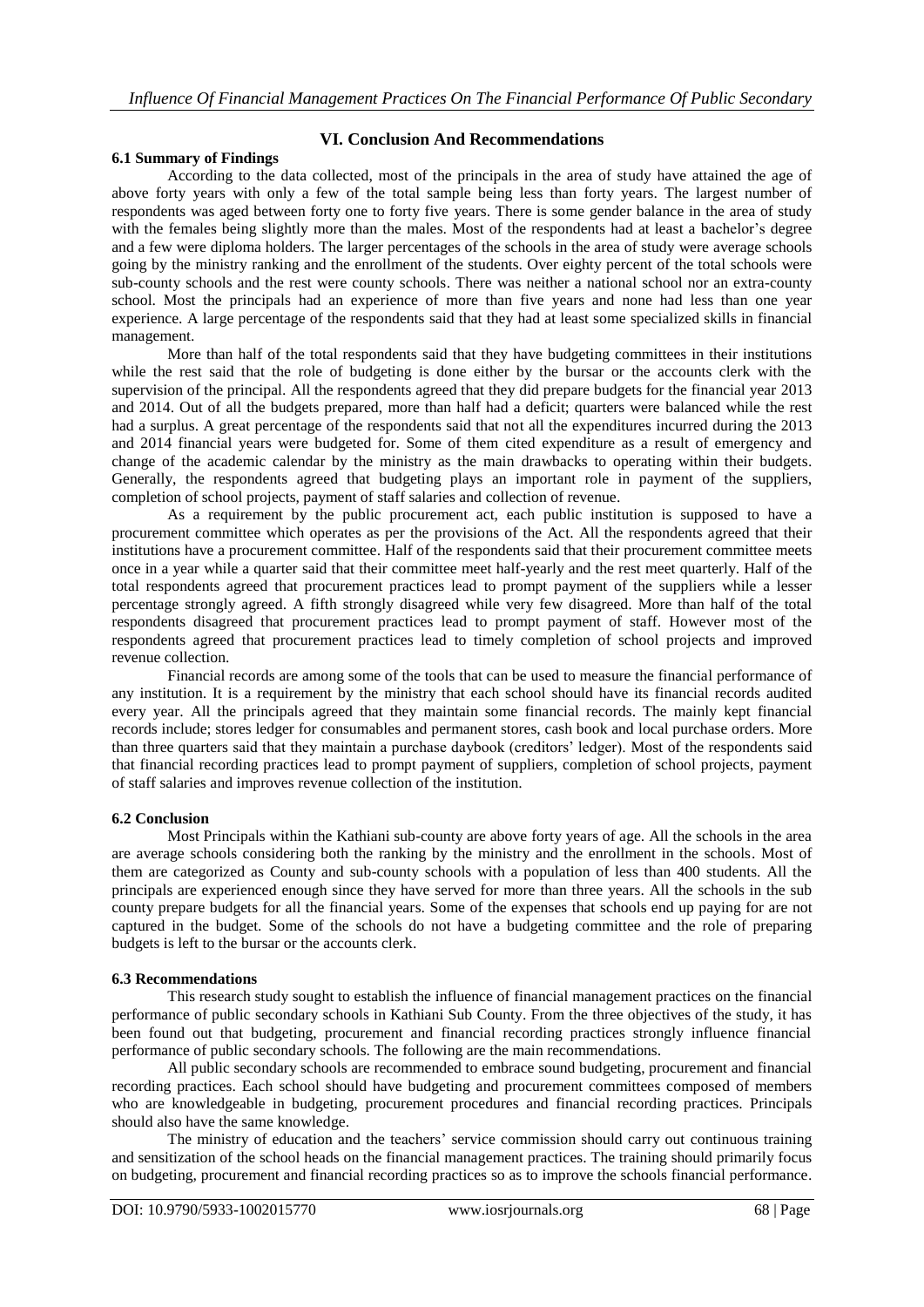Newly appointed principals should be given an orientation on budgeting, procurement and financial recording so as to enable them to discharge their duties effectively.

The Kenyan government should allocate funds to facilitate training of principals on budgeting, procurement procedures and financial recording practices. Teacher training programmes should also be tailored to equip trainees with basic school financial management.

#### **6.4 Suggestions for Further Research**

This study has established that there is a positive influence of financial management practices on the financial performance of schools in Kathiani Sub County. The study therefore suggests that a further research be carried on the same topic at the county and the national levels so as to shed more light on the influence of financial management practices on the financial performance of public secondary school

#### **References**

- [1]. Aketch, J.M. (2005). Development Partners and Governance of Public Procurement in Kenya*: Enhancing Democracy in the Administration of Aid.* New York University School of Law, New York
- [2]. Alomba, S.K. (2003).*Factors that Influence Financial Management in Secondary Schools in Migori District*. Unpublished thesis, Kenyatta University.
- [3]. Ayot, H.O. &Lillies K. (1987), *The Participation of Local Community in the Financing of Education in Kenya*. Paris.
- [4]. Basheka, B. (2006). "Derivations from Applicable Procurement and Disposals Method", *Procurement News,* Vol. 2, Issue No. 3, pp. 44-45.
- [5]. Best, J.W. & Khan, J.V. (2004). *Research in Education*, 7<sup>th</sup> Edition. New Delhi: Prentice Hall of India.
- [6]. Bryman, A. & Cramer, D. (1997). Quantitative Data Analysis with SPSS for Windows*: guide for Social Scientists*. London: Routledge.
- [7]. Defee et al (2010) The International Journal of Logistics Management Emerald Group Publishing Limited
- [8]. Hartley, H. J. (1968). *Education Planning, Programming and Budgeting: A System Approach.* Englewood Cliffs, New Jersey: Prentice-Hall Inc.
- [9]. Hussain, A (2001). *Business finance,* (1st Ed.) UK: Heinemann Educational
- [10]. Ikoya, P. (2005). *Centralization and Decentralization of Schools Physical Facilities in Nigeria:* Department of Educational Administration and policy studies. Faculty of Education, Delta state University, Abaraka, Nigeria
- [11]. Kallberg J. (1993). *Corporate liquidity* (1<sup>st</sup> Ed.). Boston, MA. Irwin
- [12]. KIPPRA, (2006). Public Procurement Policy in Kenya. *The Need for a Coherent Policy Framework*. Policy Brief, No. 3/2006
- [13]. Koross, P.K., Ngware, M.W. and Sang, A.K (2008). "*Principals' and Students' Perceptions on Parental Contribution to Financial Management in Secondary Schools in Kenya.*": Egerton University. Kenya
- [14]. Kothari, C.R.(2004). *Research Methodology*: (2nd Edition), New Age International (P) Limited Publishers.
- [15]. Knight, B. (1993). *Financial Management for Schools The Thinking Managers Guide*; Great Britain. UK: Heinneman Educational Publishers.
- [16]. Langat, G.K (2008). *An Evaluation of the Impact of Government Instructions on Financial Management in Public Secondary Schools in Kenya* Egerton University. Nairobi.
- [17]. Liang, X. (1996). *Bangladesh Female Secondary School Assistance*: Human Development Department, World Bank, Washington, DC.
- 
- [18]. Mclaney, E. (1991. *Foundations of Financial Management*. Boston: MA. Irwin. [19]. Ministry of Education, (1991).*Financial Accounting Instructions for Educational Institutions.* Kenya Literature Bureau. Nairobi:
- [20]. Ministry of Education, (1987). *A Manual for Heads of Secondary Schools in Kenya.* Jomo Kenyatta Foundation. Nairobi,
- [21]. Motsamai et al (2011) *Policy and Practice: Financial Management in Schools in the Mafeteng District of Lesotho* Faculty of Education, University of the Free State, Bloemfontein, South Africa,
- [22]. Mugenda, O.M. &Mugenda, A.G. (1999).*Research Methods: Quantitative and Qualitative Approaches.* Act Press. Nairobi
- [23]. Mugenga, B. J. (1986). *Repercussions of Financial Management in Secondary Schools of Vihiga Division of Kakamega District*, Unpublished M.Ed Thesis: Kenyatta University.
- [24]. Mulkeen (2005) *Governance, Management, and Accountability in Secondary Education in Sub-Saharan Africa* [Africa Region](https://www.google.co.ke/search?tbo=p&tbm=bks&q=bibliogroup:%22Africa+Region+human+development+series%22&source=gbs_metadata_r&cad=6)  [human development series,](https://www.google.co.ke/search?tbo=p&tbm=bks&q=bibliogroup:%22Africa+Region+human+development+series%22&source=gbs_metadata_r&cad=6) word bank, Washington D C.
- [25]. Mutahi, K. (2003). A speech delivered during the official closing of the Kenya Secondary Schools Heads Association National Conference at Aga Khan Sports Centre Mombasa on 27<sup>th</sup> June 2003.
- [26]. Nachmias, C.F &Nachmias, D. (1996), *Research Methods in the Social Sciences*, 5<sup>th</sup> Edition. London: Arnold.
- [27]. Ngaba, D. K. (2003) *Working Capital Management Policies Among Public Companies in Kenya*. Unpublished Thesis: University of Nairobi.
- [28]. Nyakundi, M. A. (2003). *A survey of Working Capital Management Policies Among Public Companies in Kenya*, Unpublished Thesis: University.
- [29]. Oduog, A.A. (2003).*Income Generating Activities in Secondary Schools: A case study of Suba District from 1998 2003.* Unpublished M.Ed Thesis: Kenyatta University.
- [30]. OECD (2001). Strengthening Partner Country Procurement Capacities*. A Needs Assessment. Paris*: Crown Agents.
- [31]. Ogachi, J. (2006). The Case for Regulation of Procurement Personnel in Kenya *Procurement News* Vol. 2, Issue No. 3, pp. 42-43.
- [32]. Olembo, J. O. (2005). *Financing secondary education in Kenya*. Nairobi: Bureau of Education Research.
- [33]. Orodho, A.J(2003). *Essential of Education and Social Science Research Methods*: Masola Publisher.
- [34]. Pandey, I.M. (1999). *Financial Management,* New Delhi, Vikas Publishing House PVT Ltd
- [35]. Reeder, W. G. ( 1998).*The Fundamentals of Public Schools Administration*, New York: Macmillan.
- [36]. Republic of Kenya (1988). *Education Act 2012 . (*Revised Ed.): Nairobi: Government Printer.
- [37]. Republic of Kenya (2001*).*The Exchequer and Audit (Public Procurement) Regulations, 2001. *Kenya Gazette Supplement No. 24*. Nairobi: Government Printer.
- [38]. Ross, A. S.Westerfield, W. R. & Jordan, D.B.(2003*). Fundamentals of Corporate Finance* Boston MA: McGraw Hill.
- [39]. Transparency International (2010).*The Kenya Education Sector Integrity Study Report*, 2010.: Transparency International. Nairobi